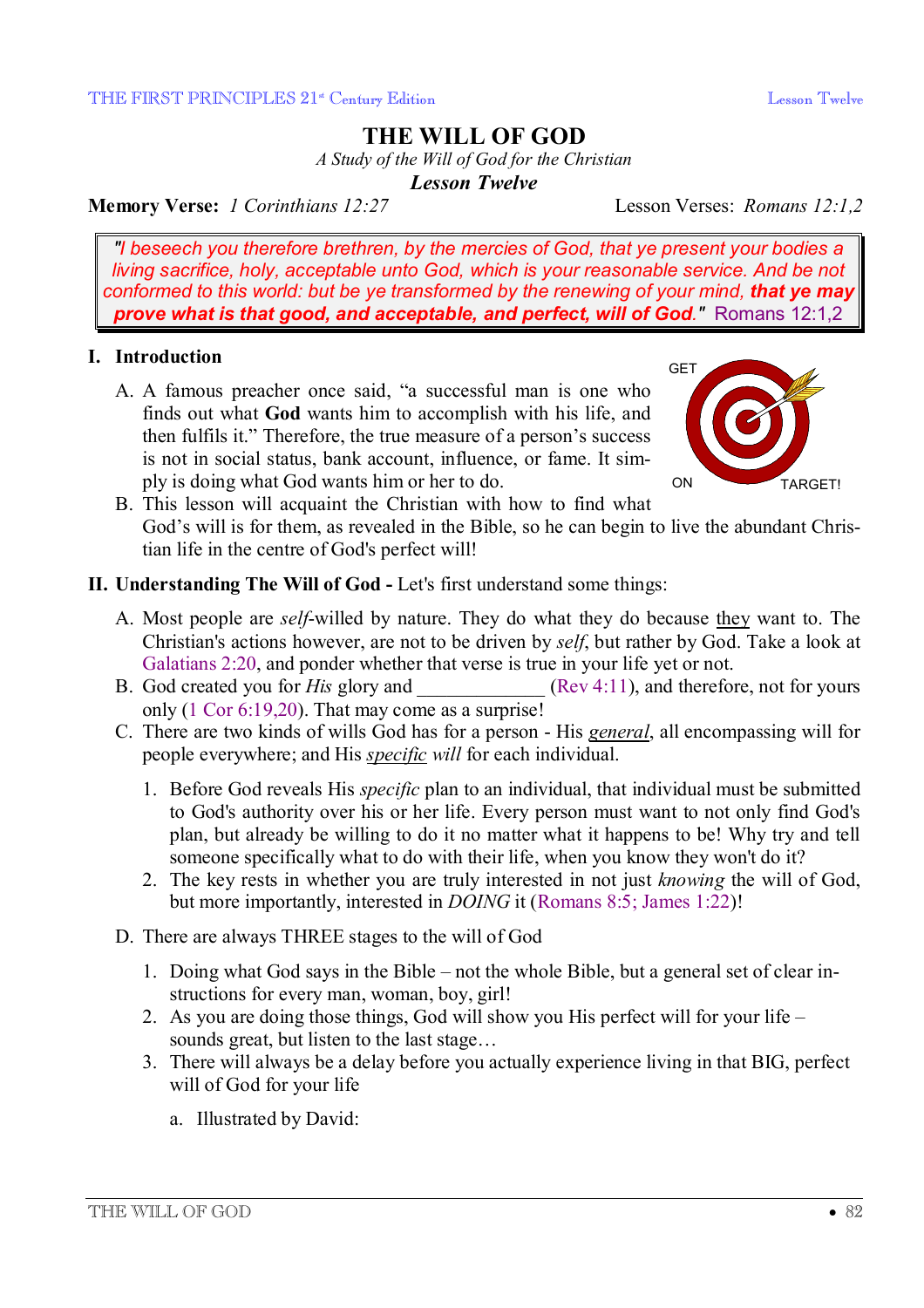- 1) When God found David, David was already doing God's will in small things (i.e., taking care of his father's sheep)
- 2) Then God anointed him to be king
- 3) Then it took 7 years before David was finally crowned as king!
- b. Where we most of the time get hindered, is in the first stage we won't get faithful in doing the "little" things (Luke 16:10).

## **III. God's** *General* **Will is Found in His Word, the Bible**

- A. You will never discover God's will without the Bible, because God has given seven foundational instructions/plans for all mankind to live by.
- B. God's general will for all of mankind is to:
	- 1. Be  $(1 \text{ Tim } 2.4; 2 \text{ Pet } 3.9)!$  Everyone must begin here!
	- 2. Be **saturated**/filled with the **Example 2.** (Eph 5:17,18). A surrendering of your life to the work and authority of God over your will and plans.
	- 3. Be **satisfied**/thankful in things (Eph  $5:19,20; 1$  Thes  $5:18$ )
	- 4. Be **submissive** servants in everything you do (Eph 6:5-8), remembering "*ye serve the*  $''$  (Col 3:23,24). This includes submitting to all the laws of the land (1 Pet 2:13-15).
	- 5. Be **sanctified** (1 Thes 4:3-7). Sanctification means that we separate ourselves from sins and evils so that we can be holy and clean objects in God's hands (2 Tim 2:21). This involves every Christian coming away from all the activities and influences that hinder us from serving the Lord with our whole heart  $(2 \text{ Cor } 6:17,18)$ .<br>Be ready to sometimes (1Pet 3:14-17: 4:19).
	- 6. Be ready to sometimes
	- 7. Be a **soul-winner** (Mt 28:19,20; Acts 1:8)
- C. All the above will make you so that you are **so much like the Lord Jesus**! All Christians are designed by God to ultimately become *conformed* to (just like) the image of God's Son, Jesus Christ (Rom 8:28,29).
- D. If you are not currently obeying God's clearly revealed will for your life (the above list), then God can never reveal His specific will to you because the one builds upon the other (Matt 25:21).

## **IV.Finding God's Specific Will For Your Life**

- A. The specific will of God for your life is just an extension of the general will of God for all of mankind. Therefore, the will of God for your life will not violate His general will - there are no "exceptions to the rule," and God's will never contradicts His word.
- B. Finding God's specific will is referred to as "proving" it, to yourself and to the world (Rom 12:1,2). Whatever you discover, will have to be proven as being God's will for you. God expects you to *live* His plans. This requires you to "sacrifice" your plans and goals, and replace them with His!
- C. Let the word of God "speak" to your heart. God speaks directly to you through the Bible (Like Gen 12:1 where Abraham is told to leave his family and go to a place that God would lead him to). You must therefore be saturating your mind with Scriptures so that God can "talk."
- D. One of the main purposes of the Holy Spirit in your life is to guide you in your decisions (John 14:26; 16:13; 1 Cor 2:9,10). When making decisions, especially ones you are unsure